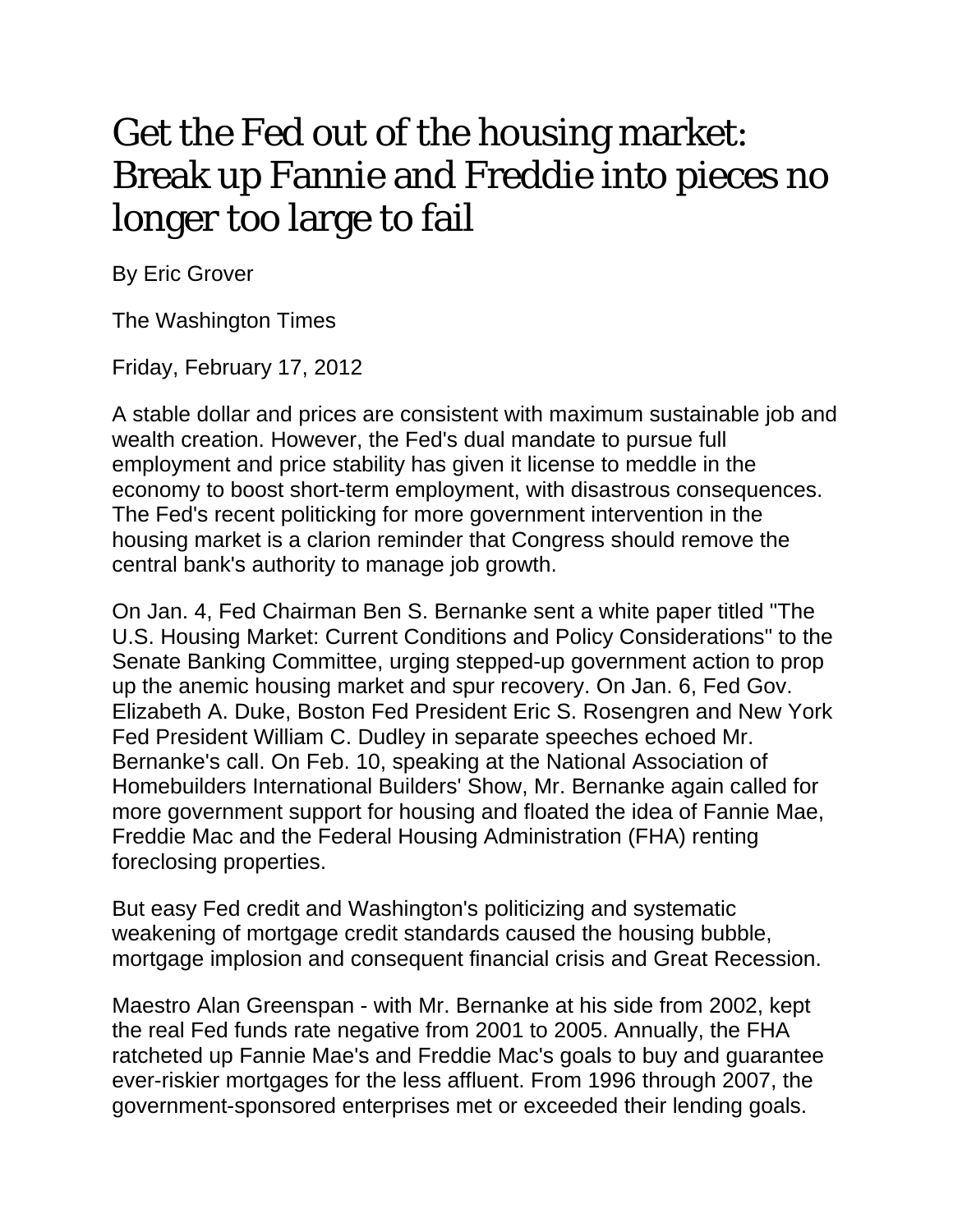But that was then. Sinking under a mountain of bad loans, in 2008 the U.S. Treasury took over Fannie and Freddie. Taxpayers thus far have pumped \$145 billion into the failed mortgage behemoths, and losses are still mounting. The Congressional Budget Office estimates they could reach \$400 billion, which may be optimistic. With a cloud over Fannie and Freddie, Washington pivoted increasingly toward the FHA to guarantee risky mortgages. In 2010, it guaranteed almost \$1 trillion worth.

Like the Obama administration, the Fed hasn't learned from government's disastrous housing intervention, which birthed the Great Recession.

The Fed contends it should buy yet more securities to keep interest rates low. Since September 2008, on a mortgage- and Treasury-note-buying binge, the Fed's balance sheet mushroomed 222 percent, from \$907 billion to \$2.92 trillion - i.e., it created \$2 trillion. When you print money and create inflation, you tax by stealing the purchasing power of dollars saved. Inflation is brewing. Economist Robert Murphy notes that "interest rates coordinate production and consumption decisions over time." It is the market's most important price. Keeping the price of money artificially low punishes savers, distorts investment and consumption decisions, and conveniently puts a temporary lid on America's \$15 trillion debt cost.

In "Housing and the Economic Recovery," Mr. Dudley sounded the loudest Fed trumpet for a battery of government subsidies to boost housing.

He suggested housing is no longer overvalued and yet in the next breath, in a bout of economic cognitive dissonance, observed that "housing currently remains in excess supply." If housing is in excess supply, prices have not yet found bottom.

If Mr. Dudley thinks housing is fairly valued and buying and renting foreclosed properties is an opportunity, he should plunge in - with his own capital.

Mr. Dudley urged Washington to provide bridge loans to unemployed borrowers and more government-backed financing and taxpayer-paid principal reductions for underwater borrowers and suggested expanding Fannie Mae's and Freddie Mac's mission to include renting foreclosed houses.